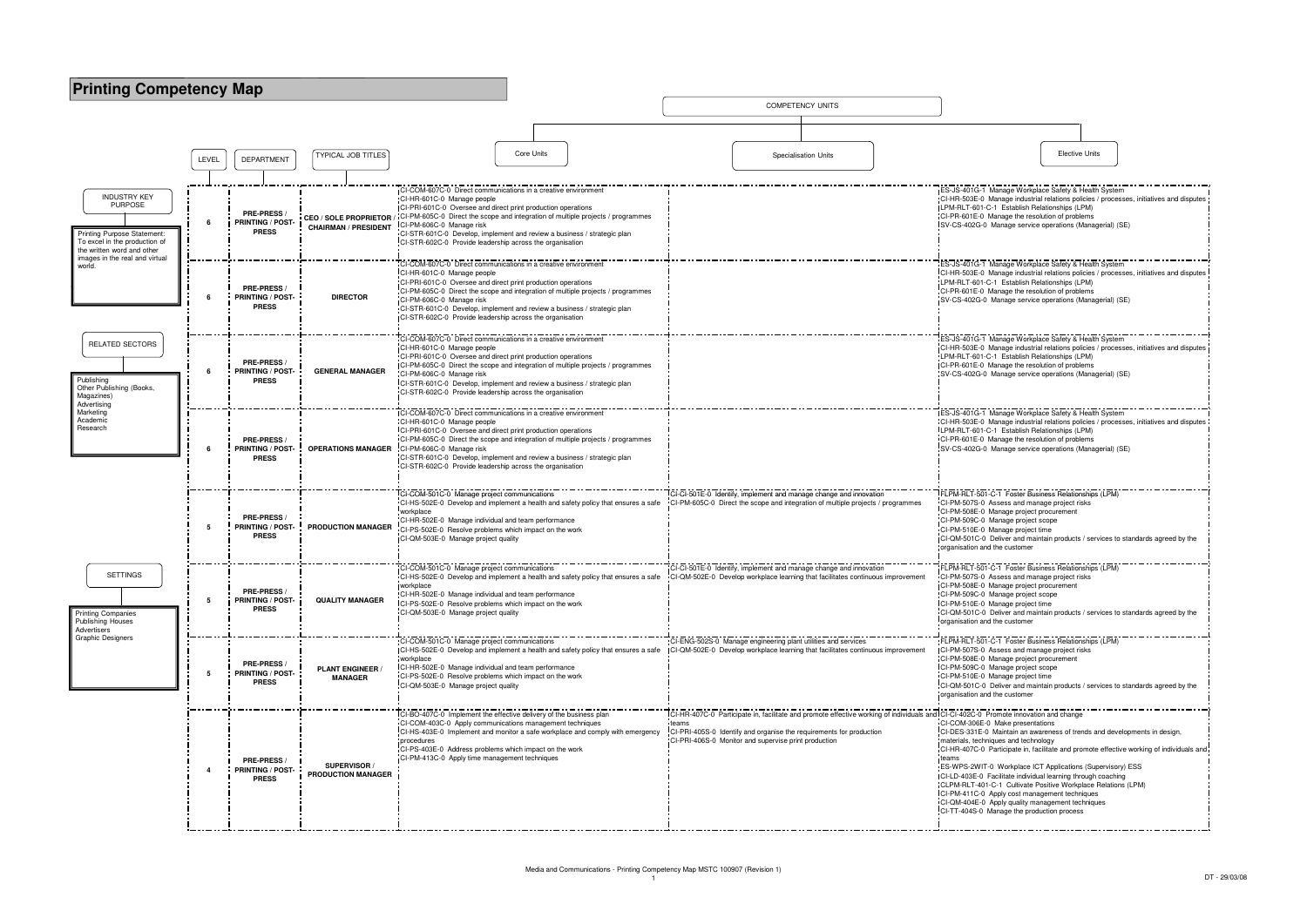| <b>Printing Competency Map</b>                                                                                                                                                                                                                                                                            |       |                                                        |                           |                                                                                                                                                                                                                                                                                                                                                                                                                                                                                                                     |            |                                           |                                                                                                                                                                                                                                                                                                                                                                                                                                                                                                                                                                       |                                                                                                                                                                                                                                                                                                                                                                                                                                                                                                                                                                                        |                                                                                                                                                                                                                                                                                                                                                                                                                                                                                                                                                                                         |                       |
|-----------------------------------------------------------------------------------------------------------------------------------------------------------------------------------------------------------------------------------------------------------------------------------------------------------|-------|--------------------------------------------------------|---------------------------|---------------------------------------------------------------------------------------------------------------------------------------------------------------------------------------------------------------------------------------------------------------------------------------------------------------------------------------------------------------------------------------------------------------------------------------------------------------------------------------------------------------------|------------|-------------------------------------------|-----------------------------------------------------------------------------------------------------------------------------------------------------------------------------------------------------------------------------------------------------------------------------------------------------------------------------------------------------------------------------------------------------------------------------------------------------------------------------------------------------------------------------------------------------------------------|----------------------------------------------------------------------------------------------------------------------------------------------------------------------------------------------------------------------------------------------------------------------------------------------------------------------------------------------------------------------------------------------------------------------------------------------------------------------------------------------------------------------------------------------------------------------------------------|-----------------------------------------------------------------------------------------------------------------------------------------------------------------------------------------------------------------------------------------------------------------------------------------------------------------------------------------------------------------------------------------------------------------------------------------------------------------------------------------------------------------------------------------------------------------------------------------|-----------------------|
|                                                                                                                                                                                                                                                                                                           |       |                                                        |                           |                                                                                                                                                                                                                                                                                                                                                                                                                                                                                                                     |            |                                           | <b>COMPETENCY UNITS</b>                                                                                                                                                                                                                                                                                                                                                                                                                                                                                                                                               |                                                                                                                                                                                                                                                                                                                                                                                                                                                                                                                                                                                        |                                                                                                                                                                                                                                                                                                                                                                                                                                                                                                                                                                                         |                       |
|                                                                                                                                                                                                                                                                                                           |       |                                                        |                           |                                                                                                                                                                                                                                                                                                                                                                                                                                                                                                                     |            |                                           |                                                                                                                                                                                                                                                                                                                                                                                                                                                                                                                                                                       |                                                                                                                                                                                                                                                                                                                                                                                                                                                                                                                                                                                        |                                                                                                                                                                                                                                                                                                                                                                                                                                                                                                                                                                                         |                       |
|                                                                                                                                                                                                                                                                                                           | LEVEL | <b>DEPARTMENT</b>                                      | <b>TYPICAL JOB TITLES</b> |                                                                                                                                                                                                                                                                                                                                                                                                                                                                                                                     | Core Units |                                           | <b>Specialisation Units</b>                                                                                                                                                                                                                                                                                                                                                                                                                                                                                                                                           |                                                                                                                                                                                                                                                                                                                                                                                                                                                                                                                                                                                        |                                                                                                                                                                                                                                                                                                                                                                                                                                                                                                                                                                                         | <b>Elective Units</b> |
|                                                                                                                                                                                                                                                                                                           |       |                                                        |                           |                                                                                                                                                                                                                                                                                                                                                                                                                                                                                                                     |            |                                           |                                                                                                                                                                                                                                                                                                                                                                                                                                                                                                                                                                       |                                                                                                                                                                                                                                                                                                                                                                                                                                                                                                                                                                                        |                                                                                                                                                                                                                                                                                                                                                                                                                                                                                                                                                                                         |                       |
| <b>COMPETENCY</b><br><b>CATEGORIES</b><br>Arts Practice (APR)<br>Business Management (BM)<br><b>Business Operations (BO)</b><br>Change and Innovation (CI)<br>Communication (COM)<br>Contract Management (CM)                                                                                             |       | PRE-PRESS /<br><b>PRINTING / POST</b><br><b>PRESS</b>  | <b>ENGINEER / MANAGER</b> | CI-BO-407C-0 Implement the effective delivery of the business plan<br>CI-COM-403C-0 Apply communications management techniques<br>CI-HS-403E-0 Implement and monitor a safe workplace and comply with emergency<br>procedures<br>CI-PS-403E-0 Address problems which impact on the work<br>CI-PM-413C-0 Apply time management techniques                                                                                                                                                                            |            |                                           | CI-ENG-405S-0 Maintain and develop engineering expertise<br>CI-ENG-406S-0 Plan and monitor engineering production processes<br>CI-PRI-402S-0 Apply fundamentals of Total Productive Maintenance (TPM)<br>CI-PRI-405S-0 Identify and organise the requirements for production                                                                                                                                                                                                                                                                                          | CI-CI-402C-0 Promote innovation and change<br>CI-COM-306E-0 Make presentations<br>CI-DES-331E-0 Maintain an awareness of trends and de<br>materials, techniques and technology<br>CI-HR-407C-0 Participate in, facilitate and promote effec<br>ES-WPS-2WIT-0 Workplace ICT Applications (Supervise<br>CI-LD-403E-0 Facilitate individual learning through coach<br>CLPM-RLT-401-C-1 Cultivate Positive Workplace Relatio<br>CI-PM-411C-0 Apply cost management techniques<br>CI-QM-404E-0 Apply quality management techniques<br>CI-TT-404S-0 Manage the production process            |                                                                                                                                                                                                                                                                                                                                                                                                                                                                                                                                                                                         |                       |
| Copyright, Licensing and IPR<br>(CLR)<br>Design (DES)<br>Education and Outreach (EO)<br>Engineering (ENG)<br>Finance (FIN)<br>Health and Safety (HS)<br>Human Resources (HS)<br>IT (IT)<br>Learning and Development<br>(LD)<br>Managing Artist (MA)<br>Marketing and Promotion<br>(MPR)<br>Networks (NET) |       | PRE-PRESS /<br><b>PRINTING / POST</b><br><b>PRESS</b>  | <b>PLANNER / BUYER</b>    | I-BO-407C-0 Implement the effective delivery of the business plar<br>CI-COM-403C-0 Apply communications management techniques<br>-CI-HS-403E-0 Implement and monitor a safe workplace and comply with emergency<br>procedures<br>CI-PS-403E-0 Address problems which impact on the work<br>CI-PM-413C-0 Apply time management techniques                                                                                                                                                                            |            |                                           | CI-PRI-402S-0 Apply fundamentals of Total Productive Maintenance (TPM)<br>CI-PRI-405S-0 Identify and organise the requirements for production<br>CI-PM-411C-0 Apply cost management techniques                                                                                                                                                                                                                                                                                                                                                                        | CI-CI-402C-0 Promote innovation and change<br>CI-COM-306E-0 Make presentations<br>CI-DES-331E-0 Maintain an awareness of trends and de<br>materials, techniques and technology<br>CI-HR-407C-0 Participate in, facilitate and promote effect<br>teams<br>ES-WPS-2WIT-0 Workplace ICT Applications (Supervise<br>CI-LD-403E-0 Facilitate individual learning through coach<br>CLPM-RLT-401-C-1 Cultivate Positive Workplace Relation<br>CI-PM-411C-0 Apply cost management techniques<br>CI-QM-404E-0 Apply quality management techniques<br>CI-TT-404S-0 Manage the production process |                                                                                                                                                                                                                                                                                                                                                                                                                                                                                                                                                                                         |                       |
| Personal Development (PD)<br>Printing (PRI)<br>Problem Solving (PS)<br>Project Management (PM)<br>Quality Management (QM)<br>Service Excellence (SE)<br>Strategy (STR)                                                                                                                                    |       | PRE-PRESS /<br><b>PRINTING / POST</b><br><b>PRESS</b>  | <b>CS COORDINATOR</b>     | CI-BO-407C-0 Implement the effective delivery of the business plan<br>CI-COM-403C-0 Apply communications management techniques<br>Cl-HS-403E-0 Implement and monitor a safe workplace and comply with emergency<br>procedures<br>ICI-PS-403E-0 Address problems which impact on the work<br>CI-PM-413C-0 Apply time management techniques                                                                                                                                                                           |            | (Managerial) (SE)                         | CI-PRI-405S-0 Identify and organise the requirements for production<br>CI-PM-411C-0 Apply cost management techniques<br>SV-PL-401G-0 Implement and monitor delivery of quality customer service online                                                                                                                                                                                                                                                                                                                                                                |                                                                                                                                                                                                                                                                                                                                                                                                                                                                                                                                                                                        | CI-CI-402C-0 Promote innovation and change<br>CI-COM-306E-0 Make presentations<br>CI-DES-331E-0 Maintain an awareness of trends and de<br>materials, techniques and technology<br>ICI-HR-407C-0 Participate in, facilitate and promote effec<br>ES-WPS-2WIT-0 Workplace ICT Applications (Supervise<br>CI-LD-403E-0 Facilitate individual learning through coach<br>CLPM-RLT-401-C-1 Cultivate Positive Workplace Relatio<br>CI-PM-411C-0 Apply cost management techniques<br>CI-QM-404E-0 Apply quality management techniques<br>CI-TT-404S-0 Manage the production process            |                       |
|                                                                                                                                                                                                                                                                                                           |       | PRE-PRESS /<br><b>PRINTING / POST-</b><br><b>PRESS</b> | <b>QUALITY SUPERVISOR</b> | CI-BO-407C-0 Implement the effective delivery of the business plan<br>ICI-COM-403C-0 Apply communications management techniques<br>-CI-HS-403E-0 Implement and monitor a safe workplace and comply with emergency<br>procedures<br>CI-PS-403E-0 Address problems which impact on the work<br>CI-PM-413C-0 Apply time management techniques                                                                                                                                                                          |            |                                           | CI-PRI-402S-0 Apply fundamentals of Total Productive Maintenance (TPM)<br><b>ICI-PRI-405S-0</b> Identify and organise the requirements for production<br>CI-PRI-406S-0 Monitor and supervise print production<br>CI-QM-404E-0 Apply quality management techniques                                                                                                                                                                                                                                                                                                     |                                                                                                                                                                                                                                                                                                                                                                                                                                                                                                                                                                                        | CI-CI-402C-0 Promote innovation and change<br>CI-COM-306E-0 Make presentations<br>CI-DES-331E-0 Maintain an awareness of trends and de<br>materials, techniques and technology<br>CI-HR-407C-0 Participate in, facilitate and promote effect<br>teams<br>ES-WPS-2WIT-0 Workplace ICT Applications (Supervise<br>CI-LD-403E-0 Facilitate individual learning through coach<br>CLPM-RLT-401-C-1 Cultivate Positive Workplace Relation<br>CI-PM-411C-0 Apply cost management techniques<br>ICI-QM-404E-0 Apply quality management techniques<br>CI-TT-404S-0 Manage the production process |                       |
|                                                                                                                                                                                                                                                                                                           | -3    | PRE-PRESS /<br><b>PRINTING / POST-</b><br><b>PRESS</b> | QC INSPECTOR              | <b>ICI-HS-305E-0</b> Assist with and support implementation, maintenance and monitoring<br>health and safety in a working environment<br>CI-PRI-308S-0 Agree customers' requirements and design specifications<br>CI-PRI-315C-0 Identify the production job requirements and organise people and<br>resources for production jobs<br>CI-PS-305C-0 Contribute to dealing with problems in the workplace<br>CI-QM-306C-0 Demonstrate knowledge of Total Productive Maintenance (TPM)                                  |            | equipment                                 | <b>ICI-PRI-309S-0</b> Control the cleaning down of equipment and correct machine faults<br>CI-PRI-312S-0 Co-ordinate the preparation, monitor and diagnose and correct faults in CI-DES-331E-0 Maintain an awareness of trends and de<br>CI-QM-404E-0 Apply quality management techniques                                                                                                                                                                                                                                                                             |                                                                                                                                                                                                                                                                                                                                                                                                                                                                                                                                                                                        | TCI-COM-304C-0 Communicate effectively in a creative e<br>materials, techniques and technology<br>CI-DES-334C-0 Plan work to meet production requireme<br>CI-HR-309E-0 Work effectively with individuals and team<br>LPM-RLT-301-C-1 Build Trust (LPM)<br>CI-QM-502E-0 Develop workplace learning that facilitate                                                                                                                                                                                                                                                                       |                       |
|                                                                                                                                                                                                                                                                                                           | -3    | PRE-PRESS /<br><b>PRESS</b>                            |                           | CI-HS-305E-0 Assist with and support implementation, maintenance and monitoring<br>health and safety in a working environment<br>CI-PRI-308S-0 Agree customers' requirements and design specifications<br>CI-PRI-315C-0 Identify the production job requirements and organise people and<br>PRINTING / POST- SENIOR PRINT TECHNICIAN resources for production jobs<br>CI-PS-305C-0 Contribute to dealing with problems in the workplace<br>CI-QM-306C-0 Demonstrate knowledge of Total Productive Maintenance (TPM) |            | equipment<br>fault finding and correction | CI-PRI-309S-0 Control the cleaning down of equipment and correct machine faults<br>CI-PRI-310S-1 Control the Cleaning of Equipment and Correct Machine Faults<br>CI-PRI-311S-1 Manage Print Production<br>CI-PRI-312S-0 Co-ordinate the preparation, monitor and diagnose and correct faults in CI-DES-334C-0 Plan work to meet production requireme<br>CI-PRI-313S-0 Prepare and produce image lay downs and proofs, assembling<br>elements to requirement and specification<br>CI-PRI-316S-0 Set up and run machines to the required quality standard and assist in |                                                                                                                                                                                                                                                                                                                                                                                                                                                                                                                                                                                        | CI-COM-304C-0 Communicate effectively in a creative of<br>CI-DES-331E-0 Maintain an awareness of trends and de<br>materials, techniques and technology<br>CI-HR-309E-0 Work effectively with individuals and team<br>LPM-RLT-301-C-1 Build Trust (LPM)<br>CI-QM-502E-0 Develop workplace learning that facilitate                                                                                                                                                                                                                                                                       |                       |
|                                                                                                                                                                                                                                                                                                           |       |                                                        |                           |                                                                                                                                                                                                                                                                                                                                                                                                                                                                                                                     |            |                                           |                                                                                                                                                                                                                                                                                                                                                                                                                                                                                                                                                                       |                                                                                                                                                                                                                                                                                                                                                                                                                                                                                                                                                                                        |                                                                                                                                                                                                                                                                                                                                                                                                                                                                                                                                                                                         |                       |

| <b>Elective Units</b>                                                                                                                                                                                                                                                                                                                                                                                                                                                                                                                                                                                                                                                                                                                                                                                                                                                                                                                                                  |
|------------------------------------------------------------------------------------------------------------------------------------------------------------------------------------------------------------------------------------------------------------------------------------------------------------------------------------------------------------------------------------------------------------------------------------------------------------------------------------------------------------------------------------------------------------------------------------------------------------------------------------------------------------------------------------------------------------------------------------------------------------------------------------------------------------------------------------------------------------------------------------------------------------------------------------------------------------------------|
| CI-CI-402C-0 Promote innovation and change<br>CI-COM-306E-0 Make presentations<br>CI-DES-331E-0 Maintain an awareness of trends and developments in design,<br>materials, techniques and technology<br>CI-HR-407C-0 Participate in, facilitate and promote effective working of individuals and<br>teams<br>ES-WPS-2WIT-0 Workplace ICT Applications (Supervisory) ESS<br>CI-LD-403E-0 Facilitate individual learning through coaching<br>CLPM-RLT-401-C-1 Cultivate Positive Workplace Relations (LPM)<br>CI-PM-411C-0 Apply cost management techniques<br>CI-QM-404E-0 Apply quality management techniques<br>CI-TT-404S-0 Manage the production process<br>CI-CI-402C-0 Promote innovation and change<br>CI-COM-306E-0 Make presentations<br>CI-DES-331E-0 Maintain an awareness of trends and developments in design,<br>materials, techniques and technology<br>CI-HR-407C-0 Participate in, facilitate and promote effective working of individuals and<br>teams |
| ES-WPS-2WIT-0 Workplace ICT Applications (Supervisory) ESS<br>CI-LD-403E-0 Facilitate individual learning through coaching<br>CLPM-RLT-401-C-1 Cultivate Positive Workplace Relations (LPM)<br>CI-PM-411C-0 Apply cost management techniques<br>CI-QM-404E-0 Apply quality management techniques<br>CI-TT-404S-0 Manage the production process                                                                                                                                                                                                                                                                                                                                                                                                                                                                                                                                                                                                                         |
| CI-CI-402C-0 Promote innovation and change<br>CI-COM-306E-0 Make presentations<br>CI-DES-331E-0 Maintain an awareness of trends and developments in design,<br>materials, techniques and technology<br>CI-HR-407C-0 Participate in, facilitate and promote effective working of individuals and<br>teams<br>ES-WPS-2WIT-0 Workplace ICT Applications (Supervisory) ESS<br>CI-LD-403E-0 Facilitate individual learning through coaching<br>CLPM-RLT-401-C-1 Cultivate Positive Workplace Relations (LPM)<br>CI-PM-411C-0 Apply cost management techniques<br>CI-QM-404E-0 Apply quality management techniques<br>CI-TT-404S-0 Manage the production process                                                                                                                                                                                                                                                                                                             |
| CI-CI-402C-0 Promote innovation and change<br>CI-COM-306E-0 Make presentations<br>CI-DES-331E-0 Maintain an awareness of trends and developments in design,<br>materials, techniques and technology<br>CI-HR-407C-0 Participate in, facilitate and promote effective working of individuals and<br>teams<br>ES-WPS-2WIT-0 Workplace ICT Applications (Supervisory) ESS<br>CI-LD-403E-0 Facilitate individual learning through coaching<br>CLPM-RLT-401-C-1 Cultivate Positive Workplace Relations (LPM)<br>CI-PM-411C-0 Apply cost management techniques<br>CI-QM-404E-0 Apply quality management techniques<br>CI-TT-404S-0 Manage the production process                                                                                                                                                                                                                                                                                                             |
| CI-COM-304C-0 Communicate effectively in a creative environment<br>CI-DES-331E-0 Maintain an awareness of trends and developments in design,<br>materials, techniques and technology<br>CI-DES-334C-0 Plan work to meet production requirements<br>CI-HR-309E-0 Work effectively with individuals and teams<br>LPM-RLT-301-C-1 Build Trust (LPM)<br>CI-QM-502E-0 Develop workplace learning that facilitates continuous improvement<br>CI-COM-304C-0 Communicate effectively in a creative environment<br>CI-DES-331E-0 Maintain an awareness of trends and developments in design,<br>materials, techniques and technology<br>CI-DES-334C-0 Plan work to meet production requirements<br>CI-HR-309E-0 Work effectively with individuals and teams<br>LPM-RLT-301-C-1 Build Trust (LPM)<br>CI-QM-502E-0 Develop workplace learning that facilitates continuous improvement                                                                                             |
|                                                                                                                                                                                                                                                                                                                                                                                                                                                                                                                                                                                                                                                                                                                                                                                                                                                                                                                                                                        |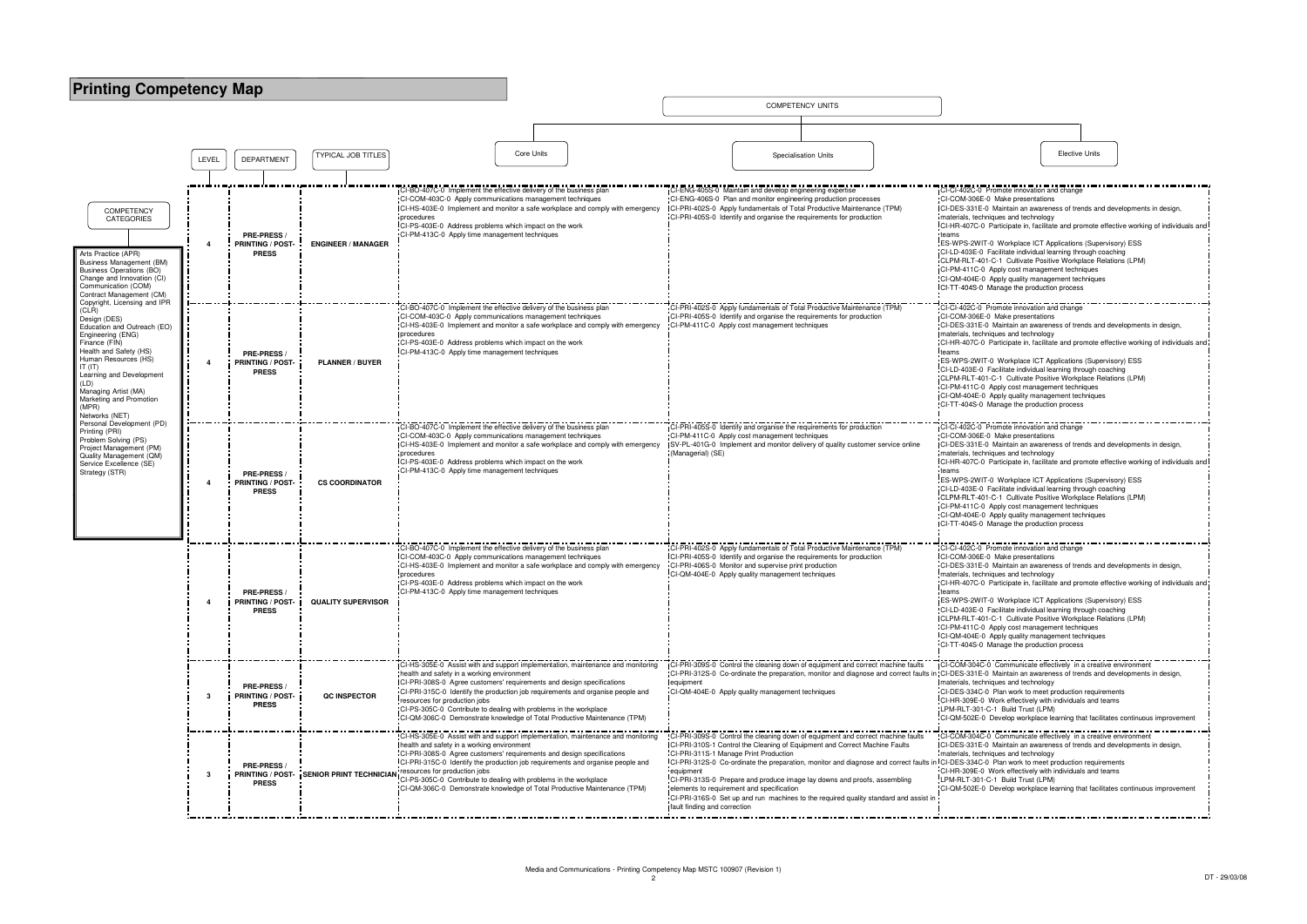## **Printing Competency Map**

LEVELDEPARTMENT | TYPICAL JOB TITLES Specialisation UnitsDEPARTMENT | | ' ' ' ' ' ' Oponanoanon' onne T TYPICAL JOB TITLES CORE Units Core Units Core Units Specialisation Units Specialisation Units Changes and Detroit of the Core Units Changes of the Core Units Changes of the Core Units Changes of the Core Units Changes of **3PRE-PRESS / PRINTING / POST-PRESS ADMINISTRATOR** CI-HS-305E-0 Assist with and support implementation, maintenance and monitoring health and safety in a working environment CI-PRI-308S-0 Agree customers' requirements and design specifications CI-PRI-315C-0 Identify the production job requirements and organise people and resources for production jobs CI-PS-305C-0 Contribute to dealing with problems in the workplace CI-QM-306C-0 Demonstrate knowledge of Total Productive Maintenance (TPM)CI-BO-311E-0 Maintain business resources CI-HR-308E-0 Plan, monitor and adjust staffing levels and schedules SV-CS-302G-0 Build relationships with customers (Supervisory) (SE) $CI-COM-304C$  $CL-DES-331E-0$ materials, techniques  $CL-DES-334C-0$  $CI-HR-309F-0$  $LPM-RLT-301 C$ I-QM-502E-0 CI-BO-407C-0 Implement the effective delivery of the business planning CI-COM-403C-0 Apply communications management techniques CI-HS-403E-0 Implement and monitor a safe workplace and comply with emergency **procedures**  CI-PS-403E-0 Address problems which impact on the workCI-PRI-310S-1 Control the Cleaning of Equipment and Correct Machine FaultsCI-PRI-311S-1 Manage Print Productions CI-PRI-402S-0 Apply fundamentals of Total Productive Maintenance (TPM) CI-PRI-403S-0 Identify and organise the requirements for continuous printing CI-PRI-404S-0 Identify and organise the requirements for large format printing $C1-C1-402C-0$ CI-COM-306E- $Cl-DES-331E-0$ materials, tech **4 PRINTING / POST- PRESS LEAD OPERATOR** CI-PM-413C-0 Apply time management techniquesCI-PRI-405S-0 Identify and organise the requirements for production CI-PRI-407S-0 Set up and run binding and finishing machinery, and plan and plement a programme of maintenance for binding and finishing machinery  $CL-HR-407C-0$ teams $CL-LD-403E-0$ CLPM-RLT-401  $CLPM-411C-0$  $ICI-OM-404F-0$  $CLTT-404S-0$ **<sup>4</sup> PRE-PRESS CREATIVE PRACTICE (ARTIST; PAINTER)**CI-APR-405C-0 Maintain and apply technical and conceptual skills required to work as a practising artist CI-APR-406C-0 Maintain self or group in business CI-BO-407C-0 Implement the effective delivery of the business plan CI-BM-401C-0 Establish and maintain work and contractual relationshipCI-HR-405C-0 Career planning and career development CI-HR-407C-0 Participate in, facilitate and promote effective working of individuals and teams CI-PLA-401C-0 Identify risk and apply risk management processes CI-QM-405E-0 Monitor compliance with legal, regulatory, social, environmental and ethical responsibilities CI-MA-401C-0 Develop Creative EntrepreneurshipIT-MNG-0390-0 Prepare a proposal (NICF) CI-PM-414C-0 Plan and monitor projects to deliver strategic objectives $CI-COM-410C CI-EO-402S-0$  $ICI-EO-403E-0$  $CI-HS-403E-0$ proceduresCLIMITT-ALL  $LPM-PFR-401$  $CI-PS-403E-0$ CI-FIN-412C-0 Manage Business Accounts / Finance CI-MPR-431C-0 Develop and manage business development strategies to enlarge clientele CI-MPR-432C-0 Promote and publicise creative work and services**<sup>4</sup> PRE-PRESS SENIOR DESIGNER (FROM GRAPHIC DESIGN)**CI-BO-407C-0 Implement the effective delivery of the business planCI-COM-306E-0 Make presentations CI-DES-412C-0 Manage conceptualisation, development and refinement of design solutions according to design brief CI-DES-418S-0 Promote and encourage exploitation of design trends, processes, media, history and theory in design practice CI-DES-420C-0 Source and apply design industry and production knowledge CI-HR-407C-0 Participate in, facilitate and promote effective working of individuals and Meet the Criteria for a 'Contract- Quality' Proofsteams CI-PS-403E-0 Address problems which impact on the workCI-DES-411E-0 Document designs CI-DES-417S-0 Produce drawings manually CI-DES-421S-0 Supervise production of typeface and layouts CI-DES-329S-0 Design and produce applied design artwork, design illustrations and graphic documents using a range of manual and digital techniques and mediaCI-PRI-406S-0 Monitor and supervise print production CI-PRI-314S-0 Produce Approved Proofs from Computer Print Process Artwork that CI-COM-410C-0 Manage Communications in a creative environment $CLCL$  B-302E-0  $ICI-DES-331E-0$ materials, techn  $ICI-HS-403E-0$ rocedures CI-PD-302E-0 opportunities**2 PRINTING ASSISTANT PRINT TECHNICIAN**-<br>"CI-HS-206E-0 Respond to emergencies and security breaches CI-HR-210C-0 Work effectively with others CI-LD-206E-0 Improve individual and organisational performance and learningES-LPD-101 Problem Solving and Decision Making (Operations) ESS HR-GEN-201C-0 Participate in work teamCI-PRI-217S-1 Prepare job specifications for the production of print products CI-PRI-219S-1 Set up, monitor and rectify faults of a web offset printing machine CI-PRI-221S-0 Prepare paper transports, fit image masters for production and test the ES-WPS-1WIT-0 Workplace ICT Applications (Operations) ESSreadiness of lithographic presses for production CI-PRI-224S-0 Protect and store image masters and retrieve and mount image masters for printing CI-PRI-225S-0 Set up, run and monitor quality of a range of printing equipment  $CI-DES-331E-0$ materials, tech ES-LPD-101 In CI-PRI-220S-1 Prepare print ready file CI-PRI-223C-1 Produce colour proofs for printing CI-PRI-128C-0 Understand common printing terminology**2 PRINTING ASSISTANT ADMINISTRATOR**CI-HS-206E-0 Respond to emergencies and security breachesCI-HR-210C-0 Work effectively with others CI-LD-206E-0 Improve individual and organisational performance and learningES-LPD-101 Problem Solving and Decision Making (Operations) ESSCI-PRI-217S-1 Prepare job specifications for the production of print products CI-PRI-218S-0 Make ready for production, produce a good start up copy, monitor and run, and diagnose / correct faults in web offset printing machinesCI-PRI-128C-0 Understand common printing terminology $CL-DES-331E-0$ Imaterials, techn ES-WPS-1WIT-ES-LPD-101 li

COMPETENCY UNITS

| <b>Elective Units</b>                                                                                                                                                                                                                                                                                                                                                                                                                                                                                                                                                                                                                                                                                                                                                                                                     |
|---------------------------------------------------------------------------------------------------------------------------------------------------------------------------------------------------------------------------------------------------------------------------------------------------------------------------------------------------------------------------------------------------------------------------------------------------------------------------------------------------------------------------------------------------------------------------------------------------------------------------------------------------------------------------------------------------------------------------------------------------------------------------------------------------------------------------|
|                                                                                                                                                                                                                                                                                                                                                                                                                                                                                                                                                                                                                                                                                                                                                                                                                           |
| CI-COM-304C-0 Communicate effectively in a creative environment<br>CI-DES-331E-0 Maintain an awareness of trends and developments in design,<br>materials, techniques and technology<br>CI-DES-334C-0 Plan work to meet production requirements<br>CI-HR-309E-0 Work effectively with individuals and teams<br>LPM-RLT-301-C-1 Build Trust (LPM)<br>CI-QM-502E-0 Develop workplace learning that facilitates continuous improvement                                                                                                                                                                                                                                                                                                                                                                                       |
| CI-CI-402C-0 Promote innovation and change<br>CI-COM-306E-0 Make presentations<br>CI-DES-331E-0 Maintain an awareness of trends and developments in design,<br>materials, techniques and technology<br>CI-HR-407C-0 Participate in, facilitate and promote effective working of individuals and<br>teams<br>ES-WPS-2WIT-0 Workplace ICT Applications (Supervisory) ESS<br>CI-LD-403E-0 Facilitate individual learning through coaching<br>CLPM-RLT-401-C-1 Cultivate Positive Workplace Relations (LPM)<br>CI-PM-411C-0 Apply cost management techniques<br>CI-QM-404E-0 Apply quality management techniques<br>CI-TT-404S-0 Manage the production process                                                                                                                                                                |
| CI-COM-410C-0 Manage Communications in a creative environment<br>CI-EO-402S-0 Develop and implement community engagement strategies<br>CI-EO-403E-0 Facilitate learning through arts work / content<br>CI-HS-403E-0 Implement and monitor a safe workplace and comply with emergency<br>procedures<br>CI-MPR-422E-0 Promote products and services<br>CLPM-RLT-401-C-1 Cultivate Positive Workplace Relations (LPM)<br>LPM-PER-401-C-1 Manage Self (LPM)<br>CI-PS-403E-0 Address problems which impact on the work                                                                                                                                                                                                                                                                                                         |
| CI-COM-410C-0 Manage Communications in a creative environment<br>CI-CLR-302E-0 Administer and manage the use of copyright materials created<br>CI-DES-331E-0 Maintain an awareness of trends and developments in design,<br>materials, techniques and technology<br>CI-HS-403E-0 Implement and monitor a safe workplace and comply with emergency<br>procedures<br>CLPM-RLT-401-C-1 Cultivate Positive Workplace Relations (LPM)<br>CI-PD-302E-0 Manage and market yourselt as a treelancer to maximise work<br>opportunities<br>CI-PM-411C-0 Apply cost management techniques<br>CI-DES-331E-0 Maintain an awareness of trends and developments in design,<br>materials, techniques and technology<br>ES-WPS-1WIT-0 Workplace ICT Applications (Operations) ESS<br>ES-LPD-101 Initiative and Enterprise (Operations) ESS |
| CI-DES-331E-0 Maintain an awareness of trends and developments in design,<br>materials, techniques and technology<br>ES-WPS-1WIT-0 Workplace ICT Applications (Operations) ESS<br>ES-LPD-101 Initiative and Enterprise (Operations) ESS                                                                                                                                                                                                                                                                                                                                                                                                                                                                                                                                                                                   |